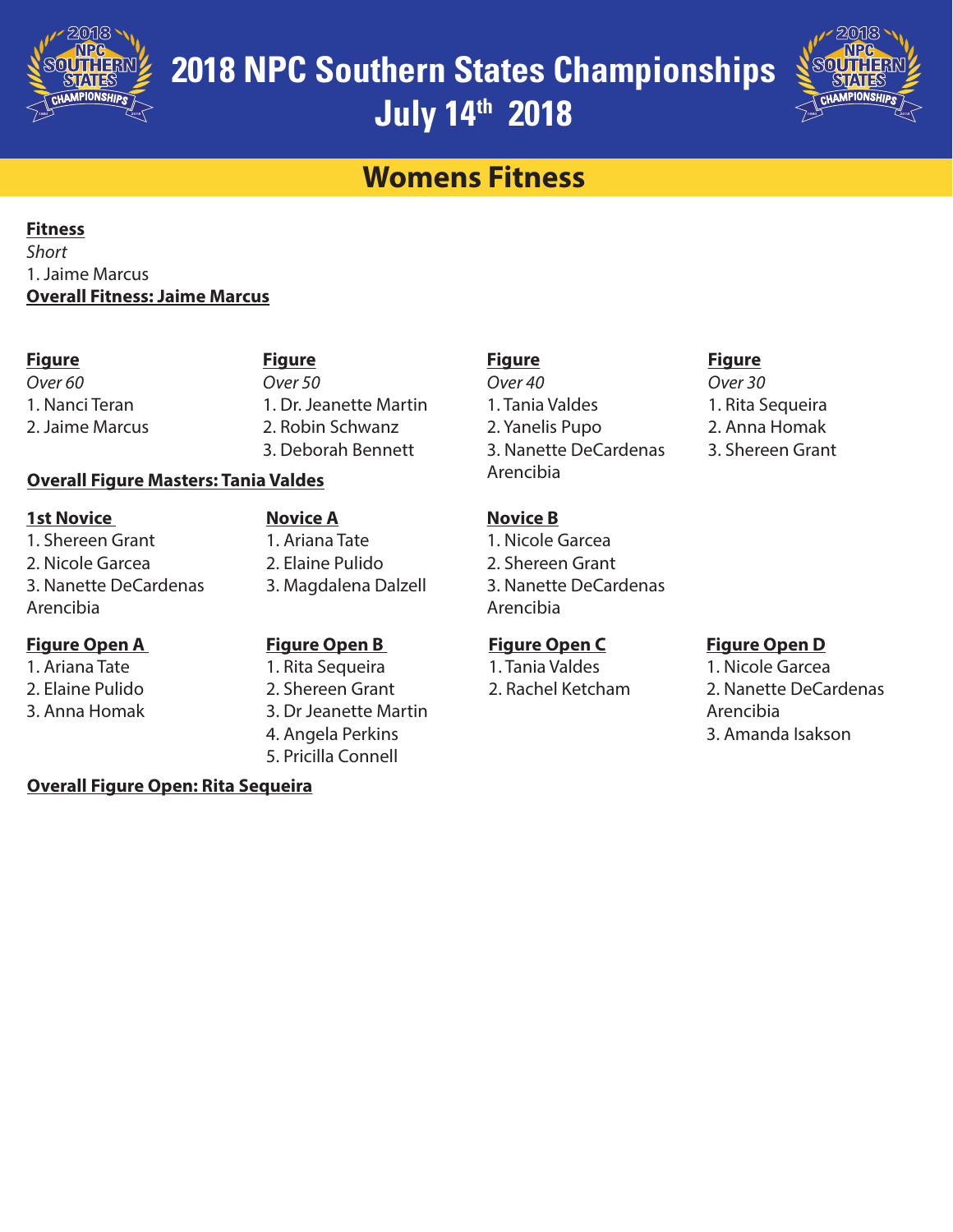



## **Mens Physique**

#### **Mens Physique 40**

- 1. Gerry Garcia
- 2. Ivan Bucher
- 3. Richard Potter
- 4. Neal Cross
- 5. Ted Civil

#### **Overall Mens Physique Masters: Gerry Garcia**

#### **Teen Men Physique**

- 1. Daniel Carazava
- 2. Juan Vega
- 3. Sebastion Yepes

#### **Men Physique Novice 1st**

- 1. Jose Bianchi
- 2. Dennys Ramirez
- 3. Carlos Sera
- 4. Fernando Reis
- 5. Chris Eggleston

2. Miihier Singh 3. Chris Eggleston

#### **Mens Physique Novice A Mens Physique Novice B** 1. Carlos Sera

- 1. Jose Bianchi 2. Daniel Carazava
	- 3. Michael Gore

#### 4. Fernando Reis 5. Joshua Freeman

#### **Mens Physique Novice C** 1. Mike Garcia

- 2. Dennys Ramirez
- 3. Ase Afaricgun

### **Overall Mens Physique Novice: Jose Bianchi**

| <b>Mens Physique Open A</b> | <b>Mens Physique Open B</b>                           | <b>Mens Physique Open C</b> | <b>Mens Physique Open D</b> |
|-----------------------------|-------------------------------------------------------|-----------------------------|-----------------------------|
| 1. Miihier Singh            | 1. Luis Alfredo Sanchez Oses 1. Gerry Garcia          |                             | 1. Zachary Jackson          |
| 2. Andres Girardo           | 2. SEbastion Rodriguez                                | 2. Joe Borelli              | 2. Mike Garcia              |
| 3. Jerry Pena               | 3. Jose Bianchi                                       | 3. Daniel Carazava          | 3. Nick Balazs              |
| 4. Albert McCall IV         | 4. Geynor Olivares                                    | 4. Fernando Reis            | 4. Ase Afaricgun            |
|                             | 5. Carlos Sera                                        | 5. Micheal Gore             | 5. Clayton Lawrence         |
|                             | Queuell Mana Dhuciaua Quenel via Alfreda Canabes Qess |                             |                             |

#### **Overall Mens Physique Open: Luis Alfredo Sanchez Oses**

## **Women's Physique**

#### **Womens Physique 30**

- 1. Carrie Zoba
- 2. Daphney Carter
- 3. Dustie Samson

#### **Womens Physique Open A Womens Physique Open B**

- 1. Brittany Nicole Bennett
- 2. Daphney Carter
- 3. Dustie Samson
- 2. Carrie Zoba

1. Marie Bouchalova

- 
- 4. Carol Pacheco

**Overall Womens Physique Open: Marie Bouchalova**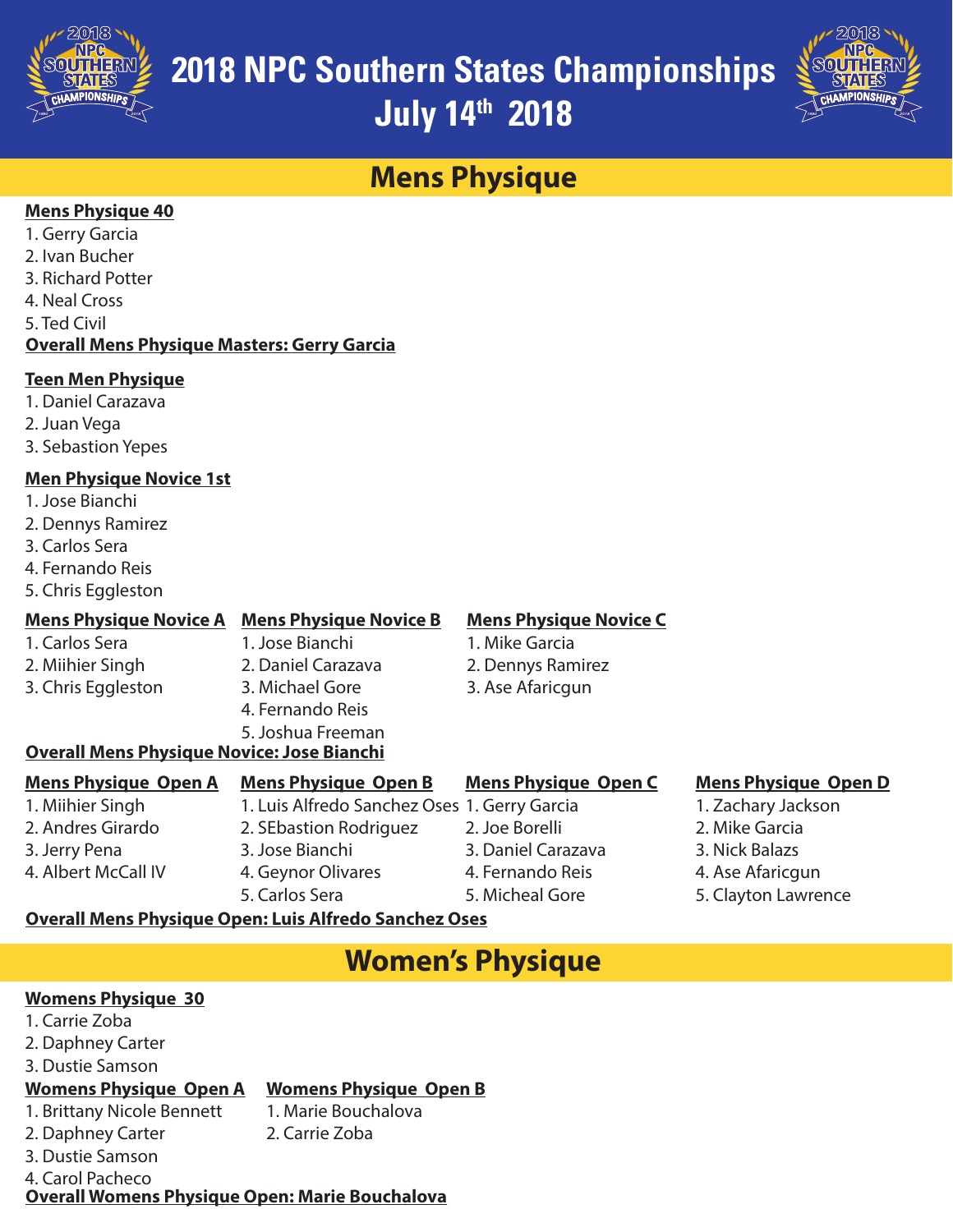

### **2018 NPC Southern States Championships July 14th 2018** *1980 2018 1980 2018*



## **Bikini**

#### **Womens Bikini 50**

- 1. Ingrid Toro 2. Janine Shaw
- 3. Jeannette Navarrete
- 4. Karin Tan

### **Womens Bikini 40** 1. Isabel Lowry

2. Paolo Freeman 3. Janis Reyes

### **Womens Bikini 30 A**

1. Xiomara Ospina 2. Amy Valdes 3. Isabel Lowry

#### **Womens Bikini 30 B**

1. Lorena Spitzer 2. Cheryl Sweeney 3. Erin Reeves

#### **Bikini Masters: Lorena Spitzer Overal Bikini Over 30: Lorena Spitzer**

#### **Teen Womens Bikini**

1. Kuhu Bhasle

#### **Womens Bikini Novice 1st**

- 1. Lillian Osorio
- 2. Janis Reyes
- 3. Shanon Batchanoo
- 4. Raechel Zagarella
- 5. Jiosam Peralta-Lopez

#### **Womens Bikini Novice A**

- 1. Mariana Paredes
- 2. Madison Krohn
- 3. Xiomara Ospina
- 1. Olesia Babii 2. Yasmine Rawls 3. Liliane Gonzalez 4. Alina Smolyar

#### **Womens Bikini Novice B Womens Bikini Novice C**

- 1. Lillian Osorio
- 2. Maria Matlack
- 3. Jiosam Peralta-Lopez
- 4. Jaianna Seaborne

#### **Overall Bikini Novice: Olesia Babii**

**Overall Bikini Open: Lorena Spitzer**

#### **Womens Bikini A**

- 1. Adriana Sandoval 2. Juli Lopez 3. Mariana Paredes
- 4. Kimberly Martin
- 5. Lilly Ranney

#### **Womens Bikini B**

- 1. Kitti Horvath 2. Laura Jacobs 3. Olesia Babii
- 

#### **Womens Bikini C**

- 1. Jennifer Nowicki
- 2. Elisa Bertoni
- 3. Dami Cepero
- 4. Cheryl Sweeney
- 5. Yasmine Rawls

#### **Womens Bikini D**

- 1. Lorena Spitzer
- 2. Zoey Panzarino 3. Kristine Dunn
- 4. Lillian Osorio
- 5. Maria Matlack

4. Madison Krohn 5. Xiomara Ospina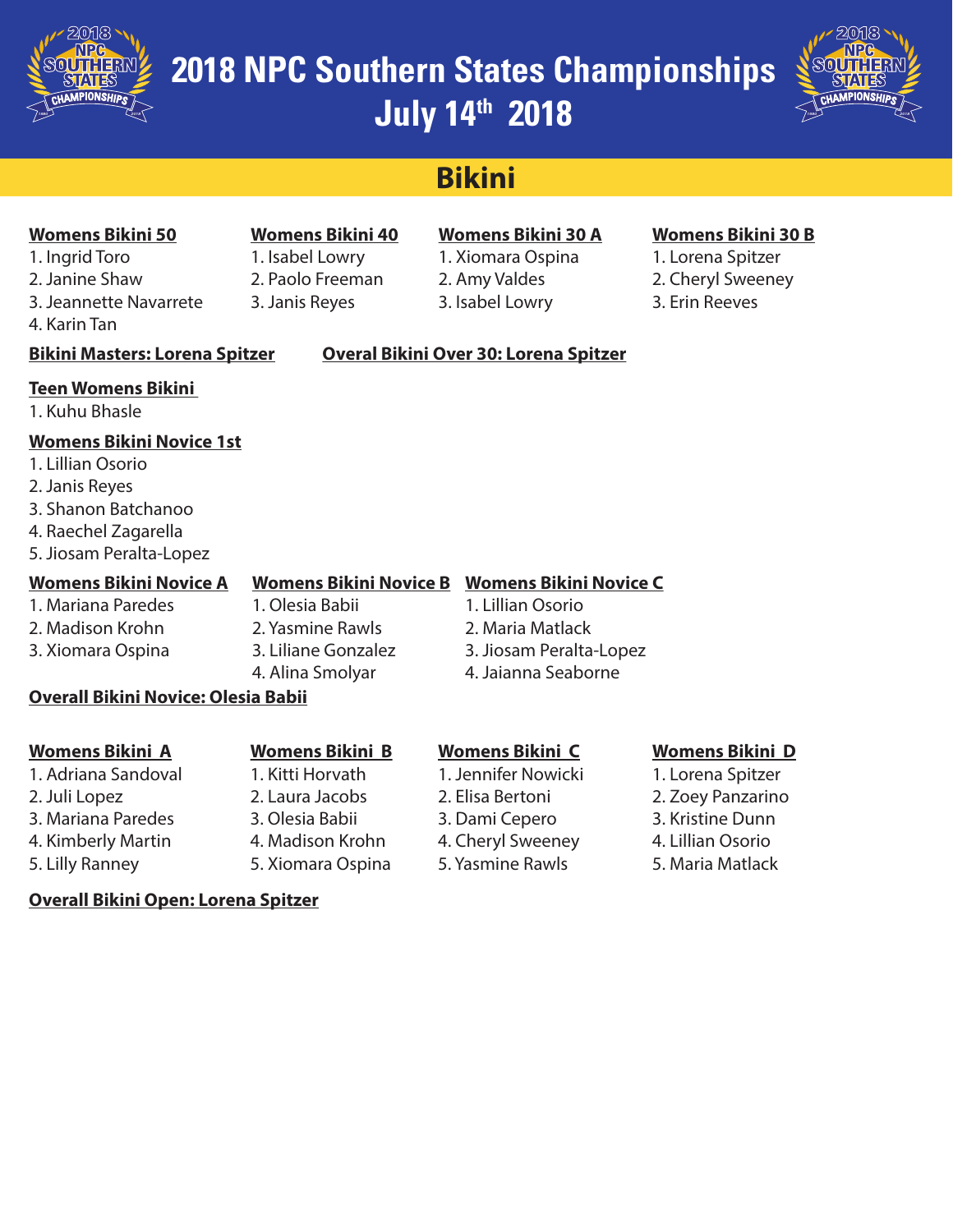



| <b>Bodybuilding</b>                                                                                                                                                   |                                                                                                               |                                                                                               |  |  |  |  |  |  |
|-----------------------------------------------------------------------------------------------------------------------------------------------------------------------|---------------------------------------------------------------------------------------------------------------|-----------------------------------------------------------------------------------------------|--|--|--|--|--|--|
| <b>Mens Bodybuilding 70 LW</b><br>1. Jim Jarvis<br>2. Richard Rabin<br>3. Cristobal Gutierrez<br>4. James Codomo                                                      | <b>Mens Bodybuilding 70 MW</b><br>1. Robert Slade                                                             | <b>Mens Bodybuilding 70 HW</b><br>1. Sydney Outten                                            |  |  |  |  |  |  |
| <b>Overal Mens Bodybuilding 70: Jim Jarvis</b>                                                                                                                        |                                                                                                               |                                                                                               |  |  |  |  |  |  |
| <b>Mens Bodybuilding 60 LW</b><br>1. Jim Jarvis<br>2. Richard Rabin<br>3. John Brannigan<br>4. John Catalina III<br><b>Overal Mens Bodybuilding 60: Peter Magyari</b> | <b>Mens Bodybuilding 60 MW</b><br>1. Peter Magyari<br>2. Jorge Gattorno<br>3. Terry Cooley<br>4. Robert Slade | <b>Mens Bodybuilding 60 HW</b><br>1. Sydney Outten                                            |  |  |  |  |  |  |
| <b>Mens Bodybuilding 50 LW</b><br>1. Mike Kiel                                                                                                                        | <b>Mens Bodybuilding 50 MW</b><br>1. Jorge Gattorno                                                           | <b>Mens Bodybuilding 50 HW</b><br>1. Samuel P Bramblett<br>2. James Bivens<br>3. Luis Olivera |  |  |  |  |  |  |
| <b>Overal Mens Bodybuilding 50: Samuel Bramblett</b>                                                                                                                  |                                                                                                               |                                                                                               |  |  |  |  |  |  |
| <b>Mens Bodybuilding 40 LW</b><br>1. Mike Kiel<br><b>Overal Mens Bodybuilding 40: Steven Reese</b>                                                                    | <b>Mens Bodybuilding 40 MW</b><br>1. Richard Masone<br>2. Brian Wilson<br>3. Jorge Gattorno                   | <b>Mens Bodybuilding 40 HW</b><br>1. Steven Reese<br>2. Ivan Buchar<br>3. Raul Garcia         |  |  |  |  |  |  |
| <b>Mens Bodybuilding 35 MW</b>                                                                                                                                        | <b>Mens Bodybuilding 35 HW</b>                                                                                |                                                                                               |  |  |  |  |  |  |
| 1. Francisco Franco                                                                                                                                                   | 1. Jan Tousek<br>2. Eduardo Perdigon<br>3. Yorgen Delgado<br>4. Luis Olivera                                  |                                                                                               |  |  |  |  |  |  |
| <b>Overal Mens Bodybuilding 35: Jan Tousek</b>                                                                                                                        |                                                                                                               |                                                                                               |  |  |  |  |  |  |
| <b>Teen Mens Bodybuilding MW</b><br>1. Derek Sheinberg                                                                                                                |                                                                                                               |                                                                                               |  |  |  |  |  |  |
| <b>Overal Teen Mens Bodybuilding: Derek Sheinberg</b>                                                                                                                 |                                                                                                               |                                                                                               |  |  |  |  |  |  |
| <b>Mens Bodybuilding Novice MW</b><br>1. Osvaldo Bergara<br>2. Francisco Franco<br><b>Overall Mens Bodybuilding Novice: Osvaldo Bergara</b>                           | <b>Mens Bodybuilding Novice HW</b><br>1. Dan Deusenberry                                                      |                                                                                               |  |  |  |  |  |  |
| <b>Mens Bodybuilding Open LW</b>                                                                                                                                      | <b>Mens Bodybuilding Open MW</b>                                                                              |                                                                                               |  |  |  |  |  |  |
| 1. Mike Kiel                                                                                                                                                          | 1. Osvaldo Bergara                                                                                            |                                                                                               |  |  |  |  |  |  |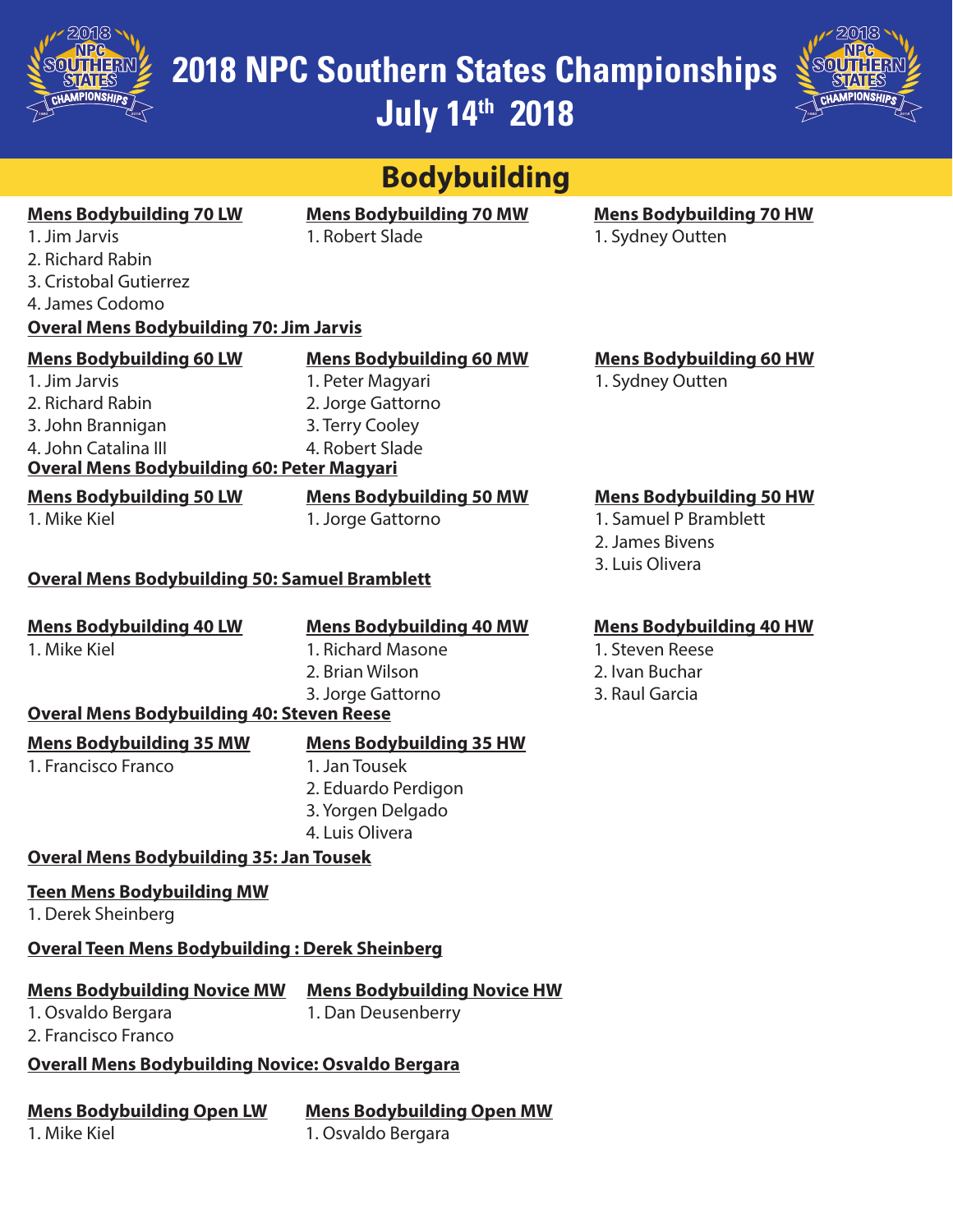

**2018 NPC Southern States Championships July 14th 2018** *1980 2018 1980 2018*



## **Bodybuilding Cont.**

#### **Mens Bodybuilding Open LHW**

- 1. Emmanuel Rodriguez
- 2. Ivan Bucher
- 3. Omar Garcia
- 4. Richard Masone
- 5. Raul Garcia

### **Mens Bodybuilding Open HW**

1. Jan Tousek 2. Eduardo Peridgon

#### **Mens Bodybuilding Open SHW**

- 1. Steven Reese
- 2. Dane Sellers
- 3. Anibal Avila
- 4. DT Rath

**Overal Mens Bodybuilding Open: Steven Rese**

**Overal Mens Bodybuilding Masters: Steven Reese**

## **Womens Bodybuilding**

#### **Womens Bodybuilding Open**

1. Dr. Josephina Monastero

**Overal Womens Bodybuilding Open: Dr. Josephina Monastero**